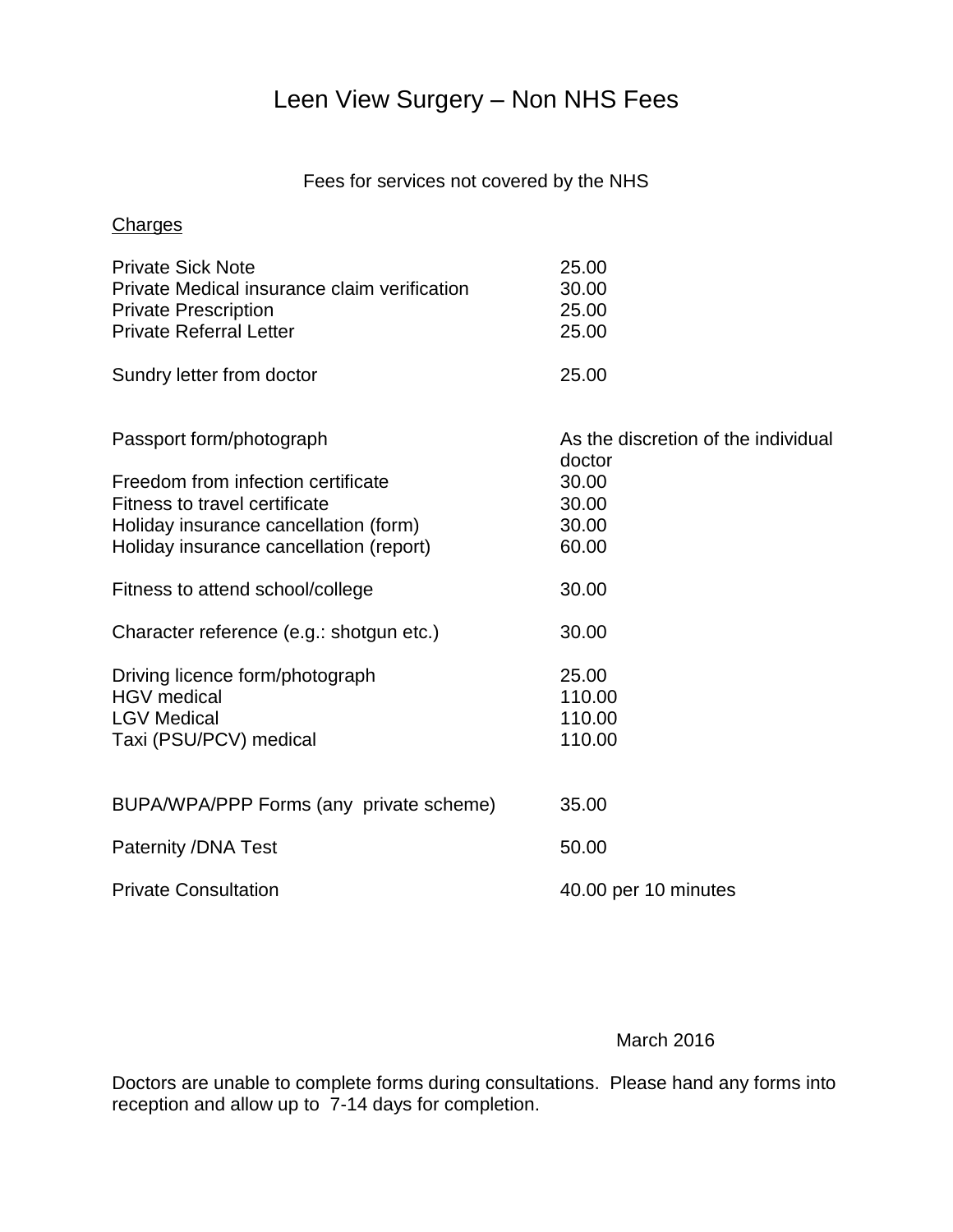#### **WHY DO GPS SOMETIMES CHARGE FEES? YOUR QUESTIONS ANSWERED**

#### **Isn't the NHS supposed to be free?**

The National Health Service provides most health care to most people free of charge, but there are exceptions: prescription charges have existed since 1951, and there are a number of other services for which fees are charged. Sometimes the charge is made to cover some of the cost of treatment, for example, dental fees; in other cases, it is because the service is not covered by the NHS, for example, medical reports for insurance companies.

#### **Surely the doctor is being paid anyway?**

It is important to understand that GPs are not employed by the NHS, they are selfemployed, and they have to cover their costs - staff, buildings, heating, lighting, etc - in the same way as any small business. The NHS covers these costs for NHS work, but for non-NHS work the fee has to cover the doctor's costs.

#### **What is covered by the NHS and what is not?**

The Government's contract with GPs covers medical services to NHS patients. In recent years, more and more organisations have been involving doctors in a whole range of non-medical work. Sometimes the only reason that GPs are asked is because they are in a position of trust in the community, or because an insurance company or employer wants to be sure that information provided is true and accurate.

Examples of non-NHS services for which GPs can charge their NHS patients are:

- accident/sickness insurance certificates
- certain travel vaccinations
- private medical insurance reports

Examples of non-NHS services for which GPs can charge other institutions are:

- medical reports for an insurance company
- some reports for the DSS/Benefits Agency
- examinations of local authority employees

Is it true that the BMA sets fees for non-NHS work?

The BMA suggests fees for non-NHS work which is not covered under a GP's NHS contract, to help GPs set their own professional fees. However, these fees are guidelines only, not recommendations, and a doctor is not obliged to charge the rates suggested.

You can read more here about BMA suggested fees.

Why does it sometimes take my GP a long time to complete my form?

Time spent completing forms and preparing reports takes the GP away from the medical care of his or her patients. Most GPs have a very heavy workload - the majority work up to 70 hours a week - and paperwork takes up an increasing amount of their time, so many GPs find they have to take some paperwork home at night and weekends.